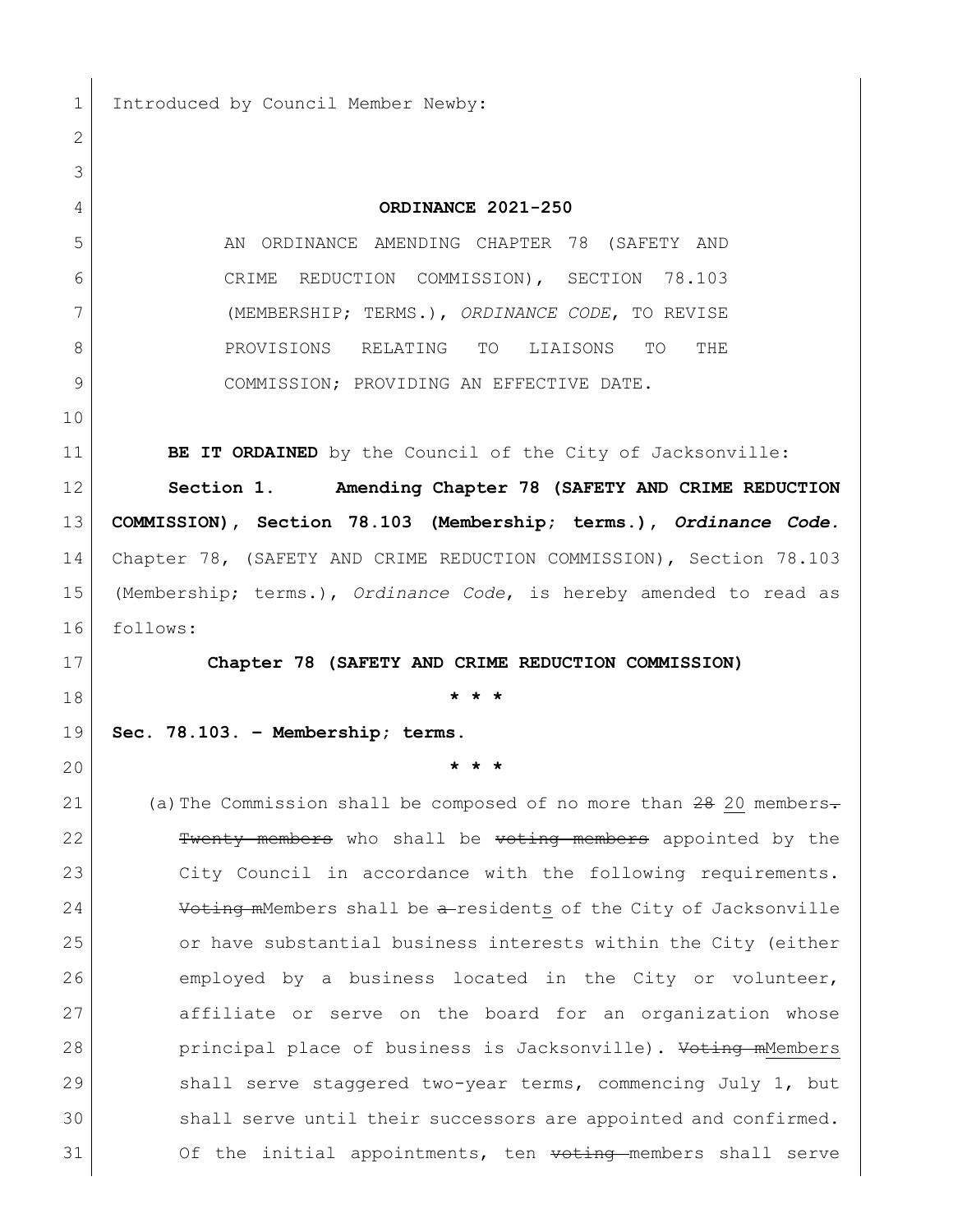1 for one-year terms, and ten voting members shall serve for two-2 | vear terms; but appointments to fill vacancies for partial 3 terms (less than 50 percent of a full term) and initial 4 appointments under the preceding sentence for less than two 5 years shall not be deemed to be full terms. No voting member 6 shall serve more than two full consecutive terms. Voting 7 mMembers appointed pursuant to this paragraph (a) shall serve 8 at the pleasure of the Council and may be removed at any time 9 by the Council.

- 10 (b)Additionally, two one City Council Members shall be appointed 11 each year by the Council President as a liaison to the 12 commission<del>s, and shall also be non-voting members</del>. The term 13 for the City Council member-liaison shall be a one-year term, 14 but the Council President may appoint a City Council member 15 for an additional consecutive one-year term.
- 16 (c)The following representatives  $S<sub>i</sub>$ x additional members shall be 17 **non-voting liaison members and designated as follows**present as 18 liaisons at all Commission meetings:
- 19 (1) A representative from the Mayor's Office; 20 (2) A representative from the Jacksonville Sheriff's Office;
- 21 (3) A representative from the State Attorney's Office;
- 22 (4) A representative from the Public Defender's Office;
- 23 (5) A representative from the Kid's Hope Alliance; and
- 24 (6) A representative from the Duval County Public Schools.

 Liaisons shall be designated by their organization to serve either annually or for two-year increments. The Council President may 27 appoint additional members annually to serve as non-voting liaisons 28 such as youth representatives, victim advocate representatives or other persons with subject matter expertise that can assist the Commission.

31 **\* \* \***